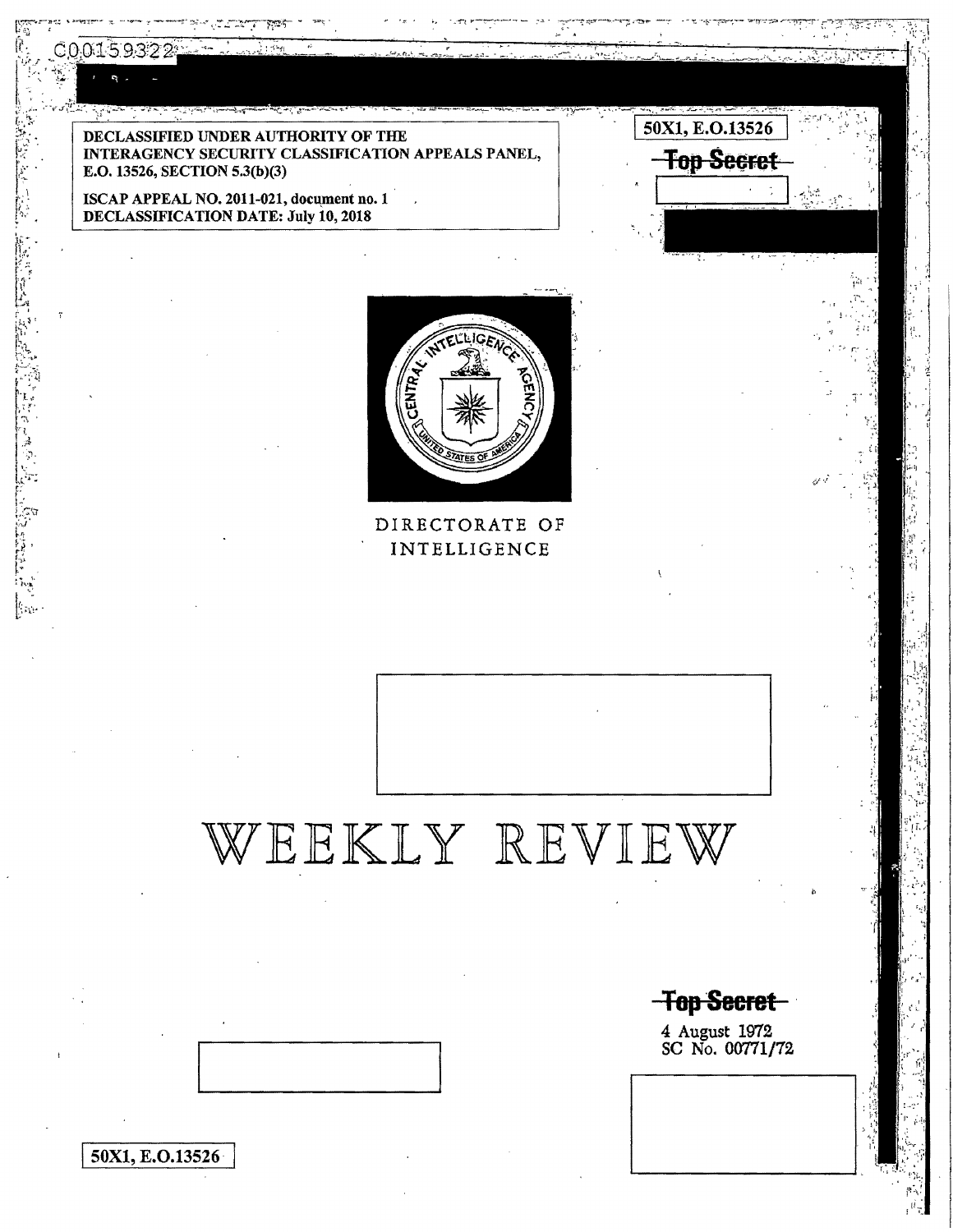

Soviet Sketch of Soyuz (left) and Salyut

## USSR: THE SPACE MISSION THAT WASN'T

The trouble-plagued Soviet manned space program suffered another major setback last week when, an SL-13 space booster failed to orbit an unmanned Salyut space station. If the launch had been successful, the Salyut would have been joined in orbit by a manned Soyuz spacecraft. The failure almost certainly will delay indefinitely the next Soviet manned space mission.

The launch attempt came on 28 July from the Tyuratam space center. I that the failure came when the engines of the vehicle shut down prematurely, causing the booster and its payload to crash. This was the second Soviet attempt to orbit a Salyut space

station; the first, last year, was successful and the

Salyut was occupied for 23 days by the Soyuz-11 cosmonauts.

The SL-13 is the three-stage version of the four-stage SL-12 booster, the largest Soviet operational space booster. The SL-12 has been beset with problems since testing began in 1967. Last week's was the 15th failure in 31 launch attempts of these two versions of the booster. During 1971, the Soviets appeared to have worked most of the bugs out of the system; five of six launches were successful. The many failures, however, have involved a variety of problems with all stages of the vehicle, suggesting that the real cause of the difficulties may be inadequate quality control, and that could be difficult to correct.

|         | TOP SEGRET    |          | $\vert$ 50X1, E.O.13526 |
|---------|---------------|----------|-------------------------|
| Page 18 | WEEKLY REVIEW | 4 Aug 72 |                         |